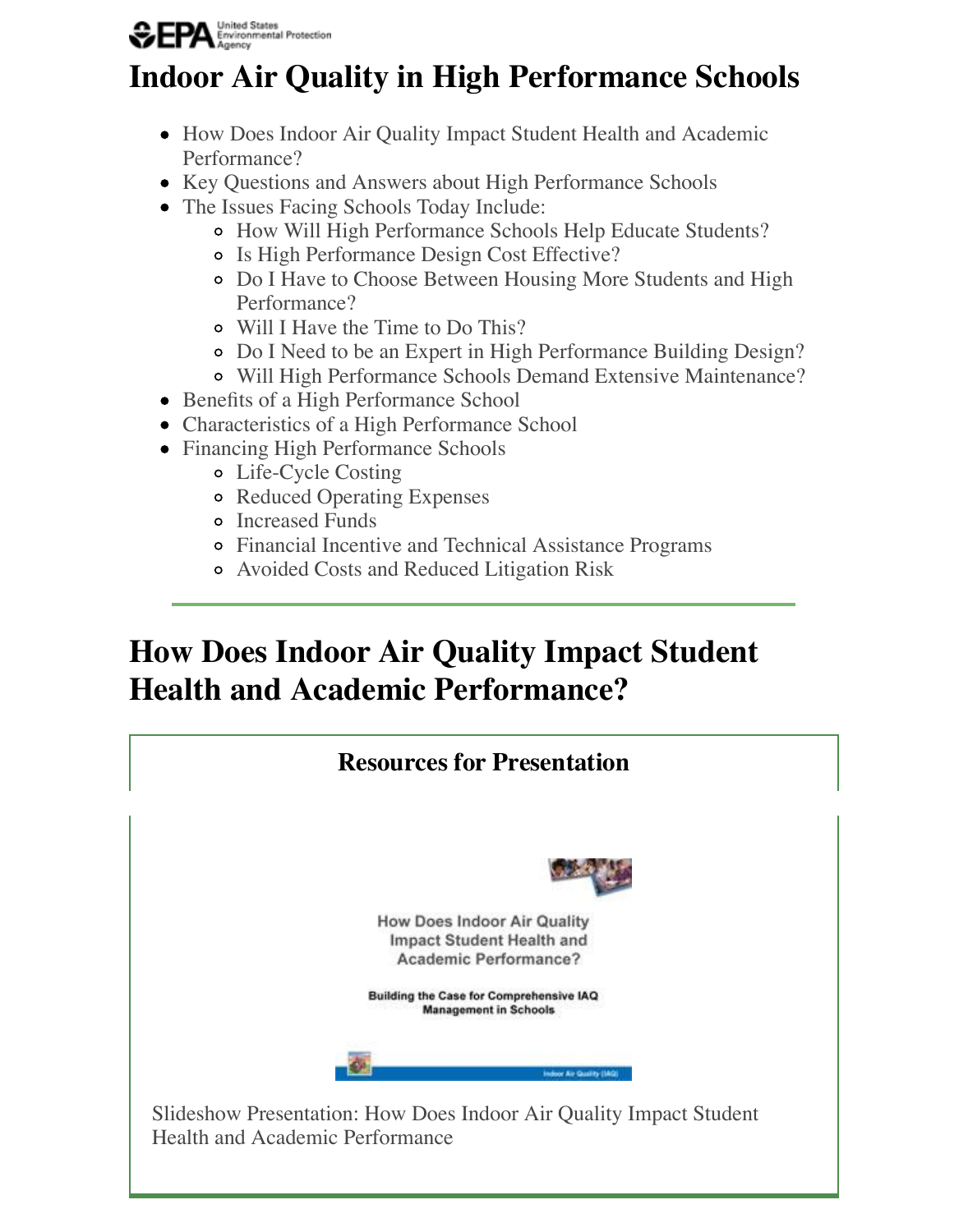Other maintenance issues can trigger a host of health problems — including asthma and allergies — that increase absenteeism and reduce academic performance. Research links key environmental factors to health outcomes and students' ability to perform. Improvements in school environmental quality can enhance academic performance, as well as teacher and staff productivity and retention.

To learn more, read the Quick Reference Guide for Student Health and Academic Performance.

#### **Academic Performance**

Th[e measure of school quality and school districts are always looking for](https://www.epa.gov/indoor-air-quality-iaq/quick-reference-guide-about-student-health-and-academic-performance) ways to improve their performance. They focus on:

- Curricula
- Class size
- Teacher proficiency
- Social-emotional environment
- Nutrition
- Availability of academic and health resources and technologies

#### **Academic Performance Index**

A metric that is frequently calculated based on standardized test scores. Factors such as attendance and graduation rates may be considered as well. Factors included for measurement vary by state.

#### **Read About**

- The latest scientific data on indoor environmental quality, health and academic performance
- Examples of school districts that have successfully coordinated and integrated IAQ maintenance and health programs to provide evidence from the field
- Recommendations on what you can do to help you move forward towards [better indoor environment for your school](https://www.epa.gov/iaq-schools/evidence-scientific-literature-about-improved-academic-performance)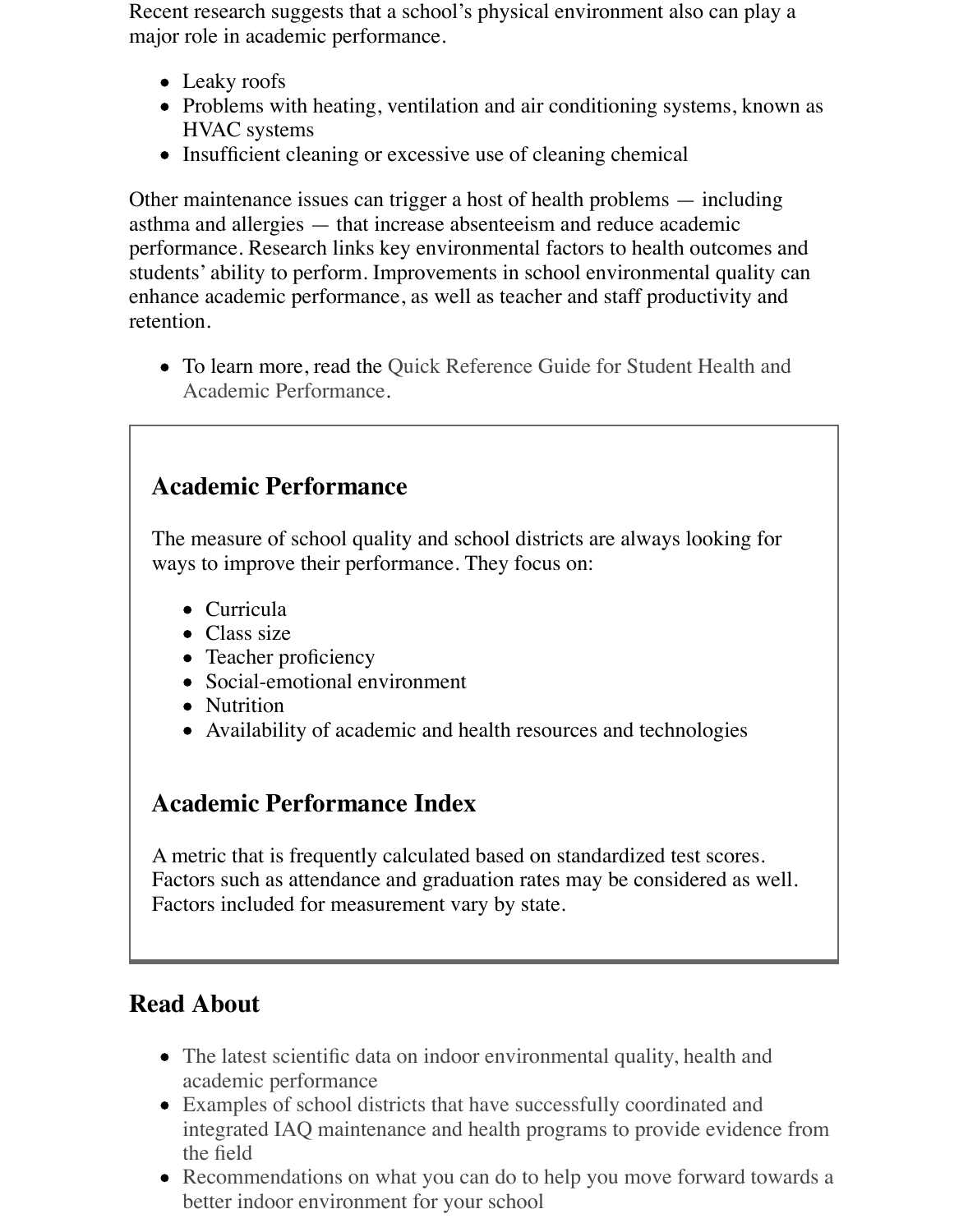# **Key Questions and Answers about High Performance Schools**

High performance schools are facilities that improve the learning environment while saving energy, resources and money. The key is understanding the lifetime value of high performance schools and effectively managing priorities, time and budget during the design and construction process.

"High performance school" refers to the physical facility — the school building and its grounds. Good teachers and motivated students can overcome inadequate facilities and perform at a high level almost anywhere, but a well-designed facility can truly enhance performance and make education a more enjoyable and rewarding experience. Creating a high performance school is not difficult, but it requires an integrated, "whole building" approach to the design process. Key systems and technologies must be considered together, from the beginning of the design process and optimized based on their combined impact on the comfort and productivity of students and teachers.

# **The Issues Facing Schools Today Include:**

#### **How Will High Performance Schools Help Educate Students?**

High performance design can have a positive effect on health and comfort and design strategies such as daylighting have been shown to enhance student learning. Good indoor air quality is essential for teacher and student health. Good design also produces more comfortable environments with proper lighting, air temperature, humidity and noise levels. This reduces distractions and creates environments where students and teachers can see clearly, hear accurately and not feel too warm or too cold.

### **Is High Performance Design Cost Effective?**

Yes. High performance design creates environments that are energy and resource efficient. These increased efficiencies save money on utility bills and are so valuable that some organizations will provide building owners with funds to have them included in the design. Furthermore, healthier environments can bring money *into*the school by lowering absenteeism and increasing funding based on Average Daily Attendance (ADA). These financial, health and productivity benefits are the result of integrated design (i.e., understanding how building elements affect one another to optimize the performance of the entire school).

#### **Do I Have to Choose Between Housing More Students and High Performance?**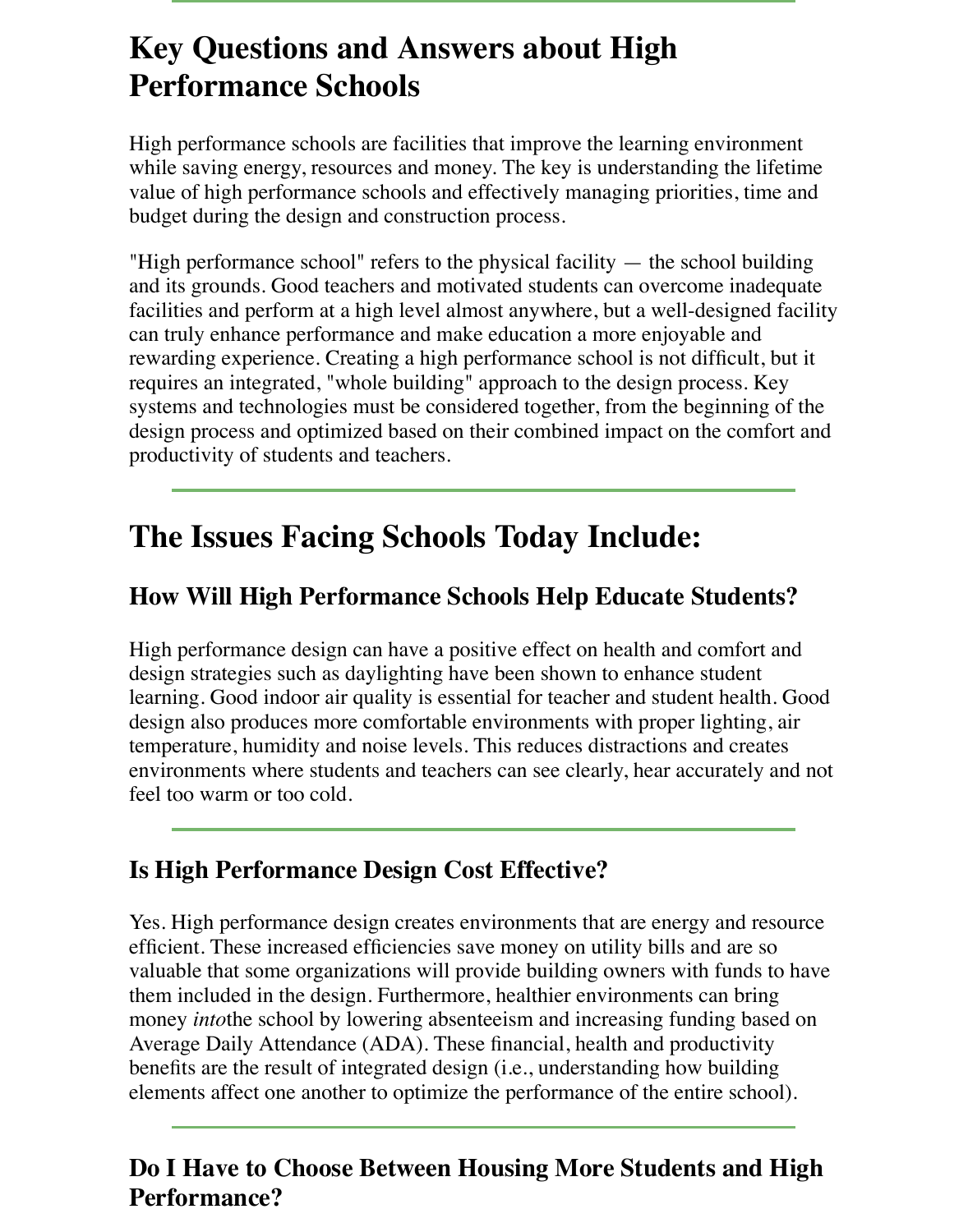No. The key is to identify goals and budgets in advance and to verify that the designers and contractors explicitly understand your needs and their responsibilities. School construction budgets are tight, but cost-effective solutions can be found for nearly any budget.

### **Will I Have the Time to Do This?**

Yes. School design and construction timelines are short, but better design does not have to be a roadblock. As a district, you must identify your educational and high performance goals early and communicate them clearly with the design team. Your goals can then be integrated into the design from an early stage and not require time- and money-intensive changes later in the process.

#### **Do I Need to be an Expert in High Performance Building Design?**

No. It's the architect's and engineer's role to make sure the design is as effective as possible. You must, however, identify and prioritize your goals and hire designers with the appropriate skill sets. Without the luxuries of expansive timelines and budgets, every school design becomes a balanced system of trade-offs. Understanding the value of high performance design will be important as choices arise.

#### **Will High Performance Schools Demand Extensive Maintenance?**

No. They do not require any more maintenance than traditional designs. High performance design does not imply using overly complicated, maintenance intensive systems. It is a design philosophy that integrates the following elements to create the best facility for your budget:

- daylight
- $\bullet$  electric lighting
- air conditioning and ventilation systems
- site planning
- materials and controls

All schools, from traditional to high performance buildings, require regular maintenance to ensure they perform as designed. Health, comfort and efficiency can all be compromised without adequate maintenance.

### **Collaborative of High Performance Schools 2006 Best Practices Manual**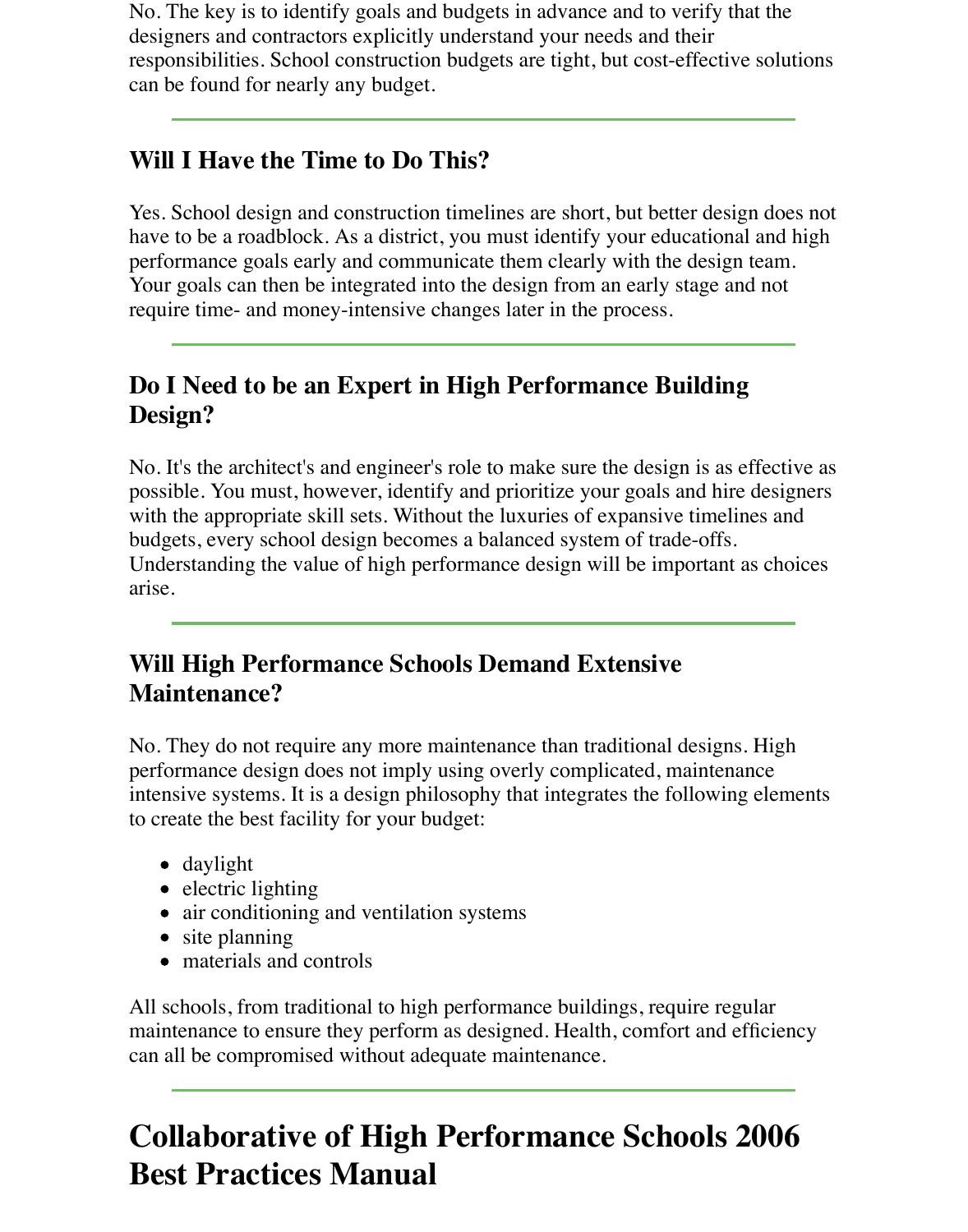# **Benefits of a High Performance School**

High [performance schools have advantages from the local classroom to the](http://www.chps.net/dev/Drupal/node) district office, including:

- 1. **Higher Test Scores.**A growing number of studies are confirming the relationship between a school's physical condition, especially its lighting and indoor air quality and student performance. One recent study of school districts in California, Washington and Colorado indicates a strong correlation between increased day lighting and improved student performance. In the California district, for example, students in classrooms with the most day lighting progressed 20% faster on math tests and 26% faster on reading tests in one year than those in classrooms with the least amount of daylight. This study confirms what teachers, students and parent have known anecdotally for years: learning will be enhanced and test results may improve with a better facility — one with appropriate:
	- acoustics
	- lighting
	- indoor air quality
	- other high performance features
- 2. **Increased Average Daily Attendance (ADA).** A high performance school provides superior indoor air quality by controlling sources of contaminants, providing adequate ventilation and preventing moisture accumulation. These tactics are designed to:
	- reduce sources of health problems
	- inhibit the spread of airborne infections
	- help keep pollutants, stale air and mold growth out of the classroom

The result will be fewer sick days for students and teachers, especially those suffering from asthma or other respiratory problems. The majority of a school's operating budget is directly dependent on ADA, so even a small increase can significantly boost the operating budget.

3. **Reduced Operating Costs.**High performance schools are specifically designed — using life-cycle cost methods — to minimize the long-term costs of facility ownership. By using less energy and water than standard schools, overall operating costs are lower  $-$  particularly helpful in times of rising and uncertain energy prices — and with good operation and maintenance will remain so for the life of the facility. School districts can save 20-40% on annual utility costs for new schools and 20-30% for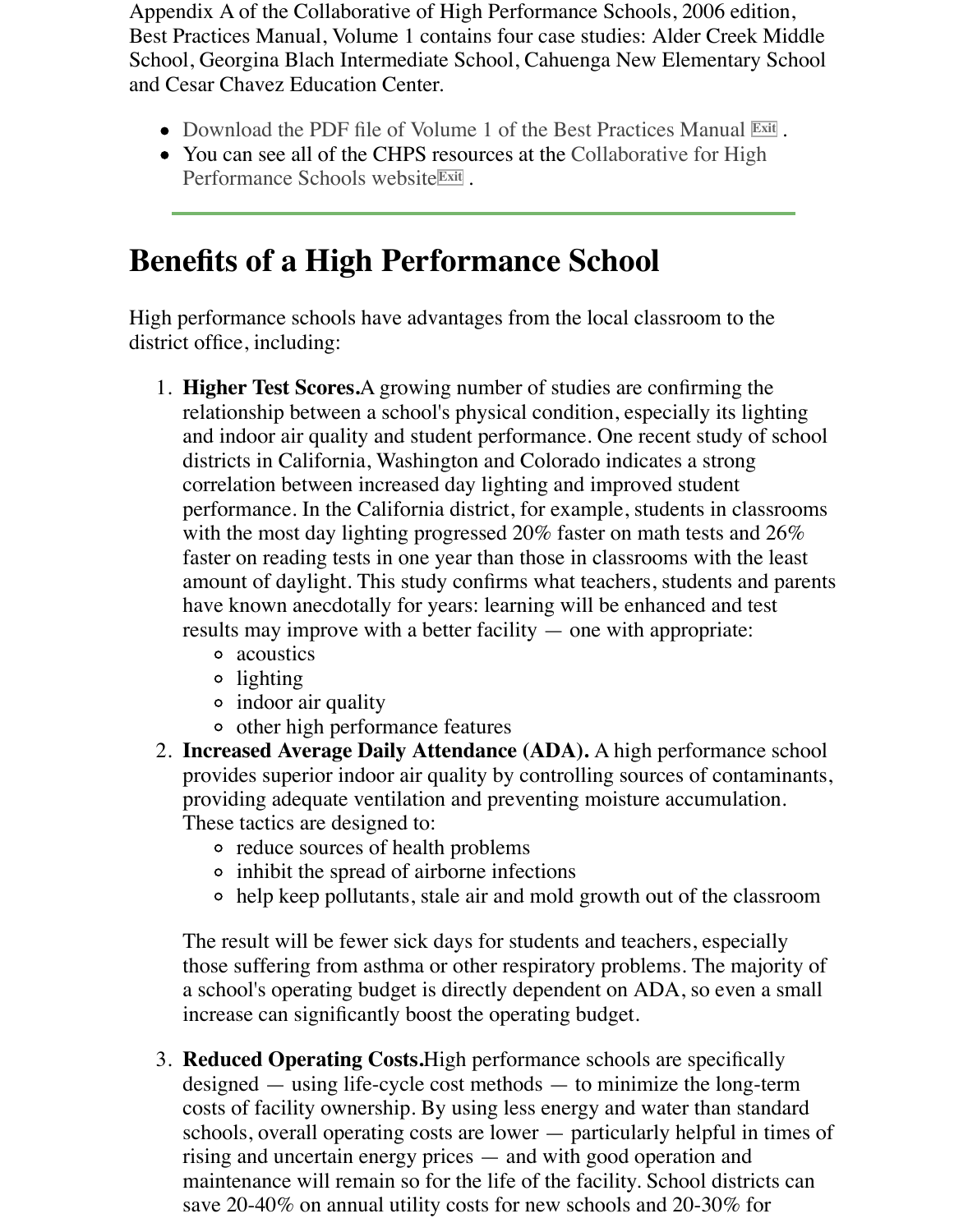renovated schools by applying high performance design concepts. Savings can be used to supplement other budgets, such as:

- maintenance
- computers
- books
- special education
- classrooms
- salaries
- 4. **Increased Teacher Satisfaction and Retention.** High performance classrooms are designed to be pleasant and effective places to work. Visual and thermal comfort is high, acoustics are good and the indoor air is fresh and clean. Such environments become positive factors in recruiting and retaining teachers and in improving their overall satisfaction with their work.
- 5. **Reduced Liability Exposure.**Because they are healthy and emphasize superior indoor environmental quality, high performance school buildings reduce a district's exposure to health-related problems, lawsuits and loss of credibility. Remediation expenses for schools with indoor environment problems often reach a quarter of a million dollars and legal costs can be much higher. Consequently, proactive measures that prevent problems are good investments.
- 6. **Reduced Environmental Impacts.** High performance school buildings are consciously designed to have low environmental impact. They are energy and water efficient. They use durable, non-toxic materials that are high in recycled content and the buildings themselves can be recycled. They preserve pristine natural areas on their sites and restore damaged ones. And they use non-polluting, renewable energy to the greatest extent possible.

These benefits can only be achieved when districts establish high performance as a specific design goal from the very beginning and fight for it over the course of the development process. A focus on student and teacher performance, coupled with a concern for the environment and a commitment to cost effectiveness, will help ensure that the effort is successful and that any school — no matter what its budget — achieves the highest performance level possible for its particular circumstances.

# **Characteristics of a High Performance School**

A high performance school is:

- 1. **Healthy.**Good indoor air quality is essential. It requires minimizing pollutant sources and providing adequate ventilation and air filtration. The significant amount of time that students and teachers spend inside schools during their educational career, combined with children's increased susceptibility to indoor pollutants, underscores the importance of high indoor environmental quality.
- 2. **Thermally, visually and acoustically comfortable.**Thermal comfort means that teachers, students and administrators should be neither hot nor cold as they teach, learn and work. Visual comfort means that quality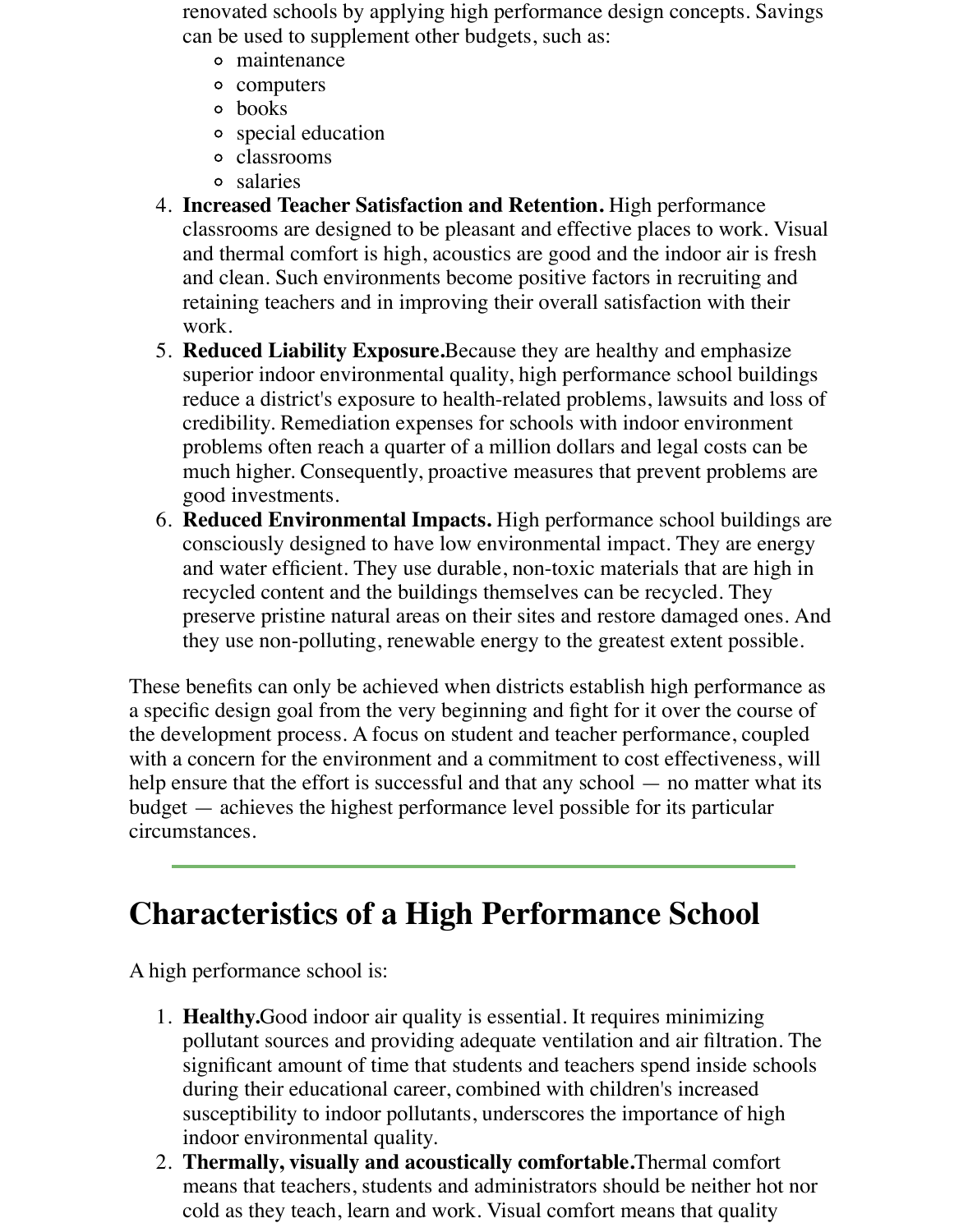lighting makes visual tasks, such as reading and following classroom presentations, easier. The lighting for each room is "designed," not simply specified. Daylight and electric lights are integrated and glare is minimized. Visual comfort also means providing a connection to the outdoors and visual stimulation through the use of windows at eye level to offer views. Acoustic comfort means teachers and students can hear one another easily. Noisy ventilation systems are eliminated and the design minimizes the amount of disruptive outdoor and indoor noise affecting the classroom.

- 3. **Energy efficient.** Energy-efficient schools save money while conserving non-renewable energy resources and reducing atmospheric emissions of pollutants and greenhouse gases. Heating, ventilating and air-conditioning (HVAC) systems use high efficiency equipment; are "right sized" for the estimated demands of the facility; and include controls that optimize system performance. The school's lighting system uses high efficiency products; optimizes the number of light fixtures in each room; incorporates control devices that ensure peak system performance; and successfully integrates electric lighting and daylighting strategies. The schools are as energy efficient as cost effectively possible. To minimize the use of the HVAC systems, the building shell integrates and optimizes:
	- walls
	- floors
	- roofs
	- windows
	- insulation levels
	- glazing
	- shading
	- o thermal mass
	- air leakage
	- light-colored exterior surfaces
- 4. **Material efficient.** To the maximum extent possible, the school incorporates building materials that have been recycled or produced in a way that conserves raw materials. Such materials may be manufactured with a rapidly renewable resource or recycled content, are durable, or can be recycled or reused. In addition, the school has been designed and built in a manner that reduces waste and keeps re-usable or recyclable materials out of the landfill.
- 5. **Water efficient.** High performance schools are designed to use water efficiently, saving money while reducing the depletion of aquifers and river systems and minimizing the use of sewage treatment systems. The school uses as little off-site water as possible to meet its needs, controls and reduces water runoff from its site and consumes fresh water as efficiently as possible.
- 6. **Easy to maintain and operate.** Building systems are simple and easy to use and maintain. Teachers have control over the temperature, airflow, acoustics and lighting in their classrooms and are trained how to most effectively use them.
- 7. **Commissioned.** The school operates the way it was designed and meets the district's needs. This happens through a formal commissioning process—a form of "systems check" for the facility. The process tests, verifies and finetunes the performance of key building systems so that they perform at the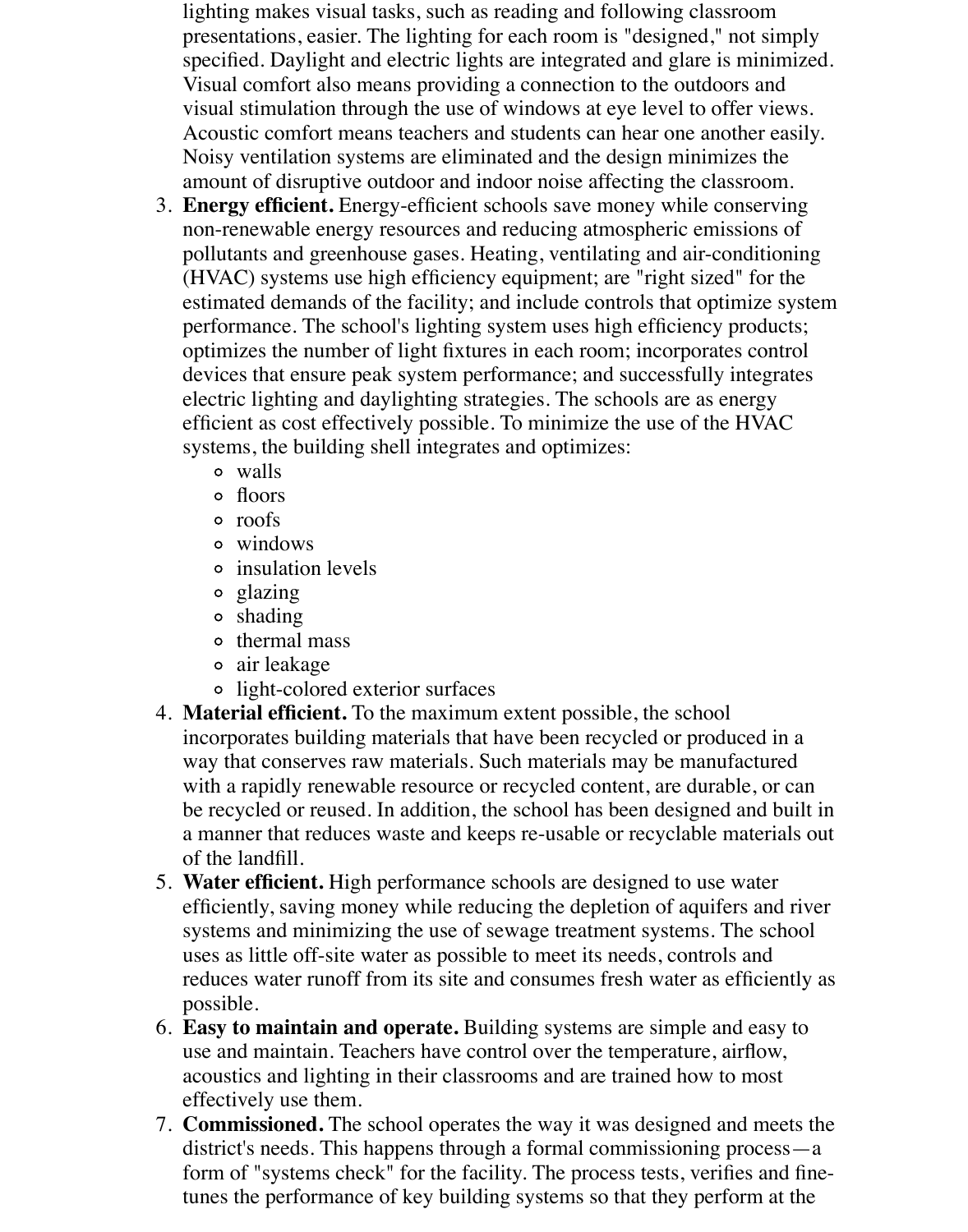highest levels of efficiency and comfort and then trains the staff to properly operate and maintain the systems.

- 8. **An environmentally responsive site.** The site is recognized as an essential element of the school building's high performance features. To the greatest extent possible, the school's site conserves existing natural areas and restores damaged ones, minimizes storm water runoff and controls erosion and incorporates products and techniques that do not introduce pollutants or degradation to the project site or at the site of extraction, harvest, or production.
- 9. **A teaching tool.** By incorporating important concepts such as energy, water and material efficiency, schools can becomes tools to illustrate a wide spectrum of scientific, mathematical and social issues. HVAC and lighting equipment and controls systems can be used to illustrate lessons on energy use and conservation and day-lighting systems can help students understand the daily and yearly movements of the sun.
- 10. **Safe and secure.** High performance does not compromise safety. Students and teachers feel safe anywhere in the building or on the grounds. A secure environment is created primarily by design: opportunities for natural surveillance are optimized; a sense of community is reinforced; and access is controlled. Security technology is used to enhance, rather than substitute for, the design features.
- 11. **A community resource.**The most successful schools have a high level of parent and community involvement. This involvement can be enhanced if schools are designed for neighborhood meetings and other community functions.
- 12. **Stimulating architecture.** High performance schools should invoke a sense of pride and be considered a genuine asset for the community.

# **Financing High Performance Schools (The California Experience)**

High performance schools are cost effective for a number of reasons. For example, they can:

- Bring more money to the school by increasing average daily attendance
- Keep more money in the school by significantly reducing utility bills
- Take advantage of currently available incentive programs

When the avoided costs of workers' compensation claims and litigation are also considered, high performance schools become an even wiser business choice for school districts. Discussed below are issues related to financing high performance schools, include:

### **Life-Cycle Costing**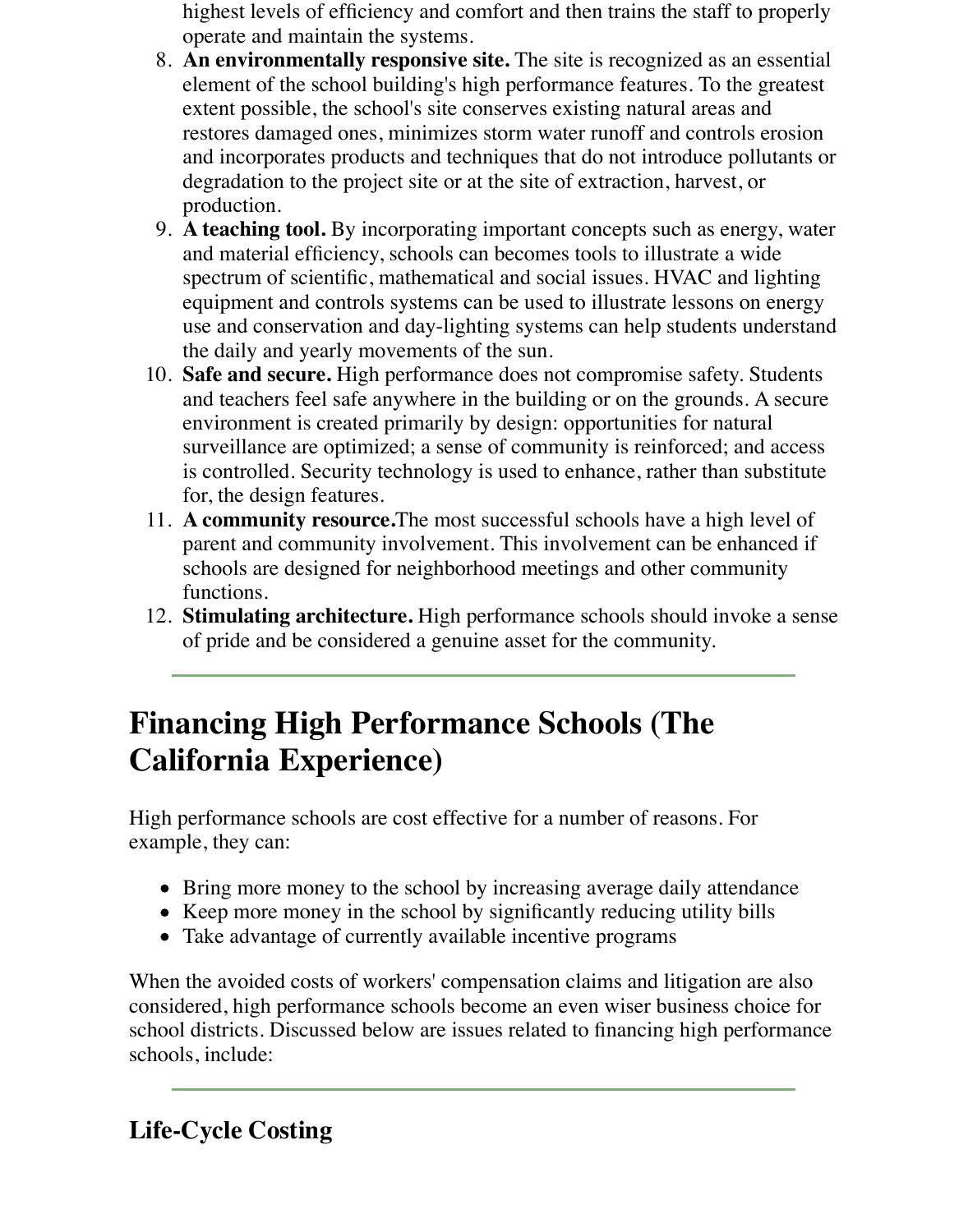School facilities are investments. State government and local communities spend billions of dollars per year on new facilities for current and future generations of students. Unfortunately, the institutional separation of operational and construction budgets can create schools that are economically, environmentally and educationally poor investments. Many high performance measures can be incorporated into a school design without increasing first costs, but additional investments can increase the health and efficiency of the school even further. However, if a conventional financing methodology is used, design measures that save money in the long-term may be rejected due to a greater initial cost.

Life cycle costing is a means to calculate and compare different designs to identify which is the best investment. Districts can use it to assess the total cost of ownership for a facility over time. All of the building expenses that can be calculated are included in the analysis; including initial costs (design and construction), operating costs (energy, water, other utilities and personnel) and maintenance, repair and replacement costs. The values are adjusted for the timevalue of money to represent the true value of the investment. Predicted costs for alternative design approaches can then be compared, allowing the district to select the design that provides the lowest overall cost of ownership consistent with the desired quality level.

The true cost of a school includes much more than the cost to design and build it. The long-term costs of operating and maintaining the facility must also be included. Only by evaluating all three of these factors can a community understand how much a new school really "costs". And only by looking at all three factors simultaneously can the impacts of specific design approaches, especially those that result in better long-term performance, be evaluated.

High performance windows, for example, may cost more upfront but may result in energy savings that pay for the extra costs in a few years and then continue to save money for the school for years to come. Life cycle cost analysis is the key to making these kinds of comparisons and to creating new schools with the lowest long-term costs of ownership. Note, however, that life cycle costing will only address some of the benefits of high performance design. Many benefits, such as improved health and test scores, are valuable, but difficult to quantify monetarily.

#### **Reduced Operating Expenses**

High performance schools cost less to operate. School districts spend less for:

- electricity
- gas
- water
- maintenance
- other ongoing facility operating costs

This allows more money to be spent for salaries, books, teaching supplies and other items with a more direct link to the true mission of schools: educating students.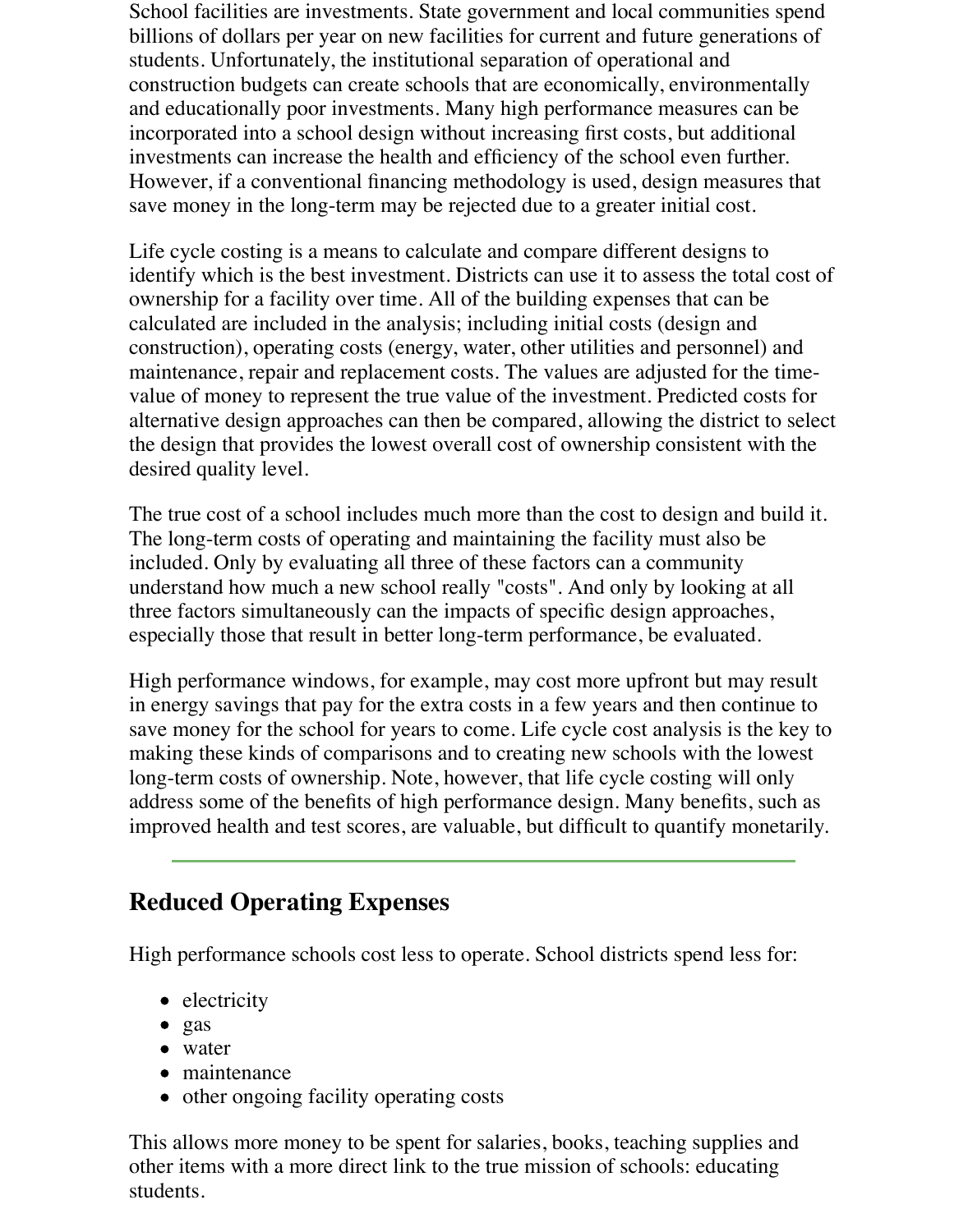**How much savings can be expected?**School districts can save 30-40 percent on annual utility costs for new schools and 20-30 percent for renovated schools by applying high performance design and sustainability concepts. The potential for savings is greater in new schools because it's possible to "design out" inefficiencies from the outset, thereby saving money year after year.

The California Energy Commission estimates that the average cost of energy is \$126 per student. Expenditures for electricity and natural gas typically run 2.2% to 2.7% of the total schools budget. High performance design solutions could yield savings of up to \$50 per year per student with aggressive designs. Furthermore, these savings continue to reap savings as long as they are used as designed. Integrated design is the key to savings of this magnitude. From the beginning of the design process, each of the building elements (windows, walls, building materials, air-conditioning, landscaping, etc) is considered part of an integrated system of interacting components. Choices in one area often affect other building systems; integrated design leverages these interactions to maximize the overall building performance.

#### **Increased Funds**

Investing in high performance measures can bring monetary returns to the school district. District funds come from a variety of state, federal and local sources and every district has a unique blend of sources. In general, a district's funding can be divided into three components:

- **General Purpose Funds**are calculated by multiplying a school's Average Daily Attendance by its Revenue Limit. Current revenue limits for the 2000-2001 school year are \$4,306, \$5,175 and \$4,485 for elementary, high school and unified schools, respectively.
- **Categorical Aid** covers a wide array of programs from special education to instructional materials. The application process and funding amounts vary depending on the programs. Depending on the district, categorical aid can range from small amounts to almost one-third of their total budget.
- **Miscellaneous funds**comprise the small remaining amount. Typical sources are the lottery and various local sources.

High performance schools can increase school funding by increasing average daily attendance, through reduced illnesses and more user satisfaction. Because the revenue limits range from \$4,300 to \$5,175, even small changes in attendance can significantly affect a school's bottom line. Recent changes in the funding mechanism that exclude excused absences from the Average Daily Attendance calculation further increase the financial necessity of keeping as many students in class as possible.

For example, assume that a 500-student elementary school invests \$4.00 per square foot on high performance lighting and air-conditioning improvements that will improve the indoor environment quality. Based on the \$4,300 revenue limit, an increase in Average Daily Attendance of 1.75% would pay back all of the investments in only two years. And this doesn't begin to take into effect any utility savings from energy efficiency improvements. Although some studies have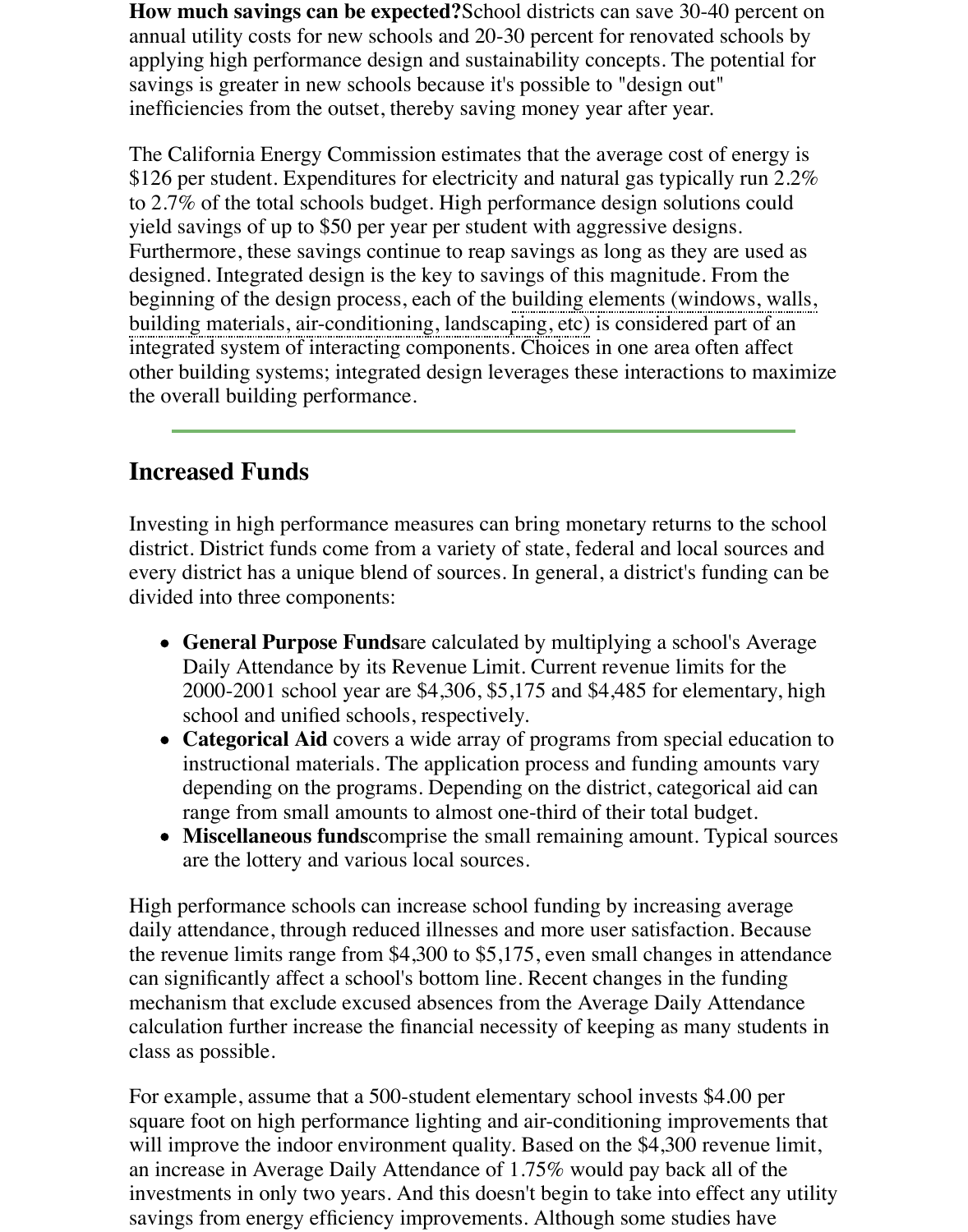#### **Financial Incentive and Technical Assistance Programs**

Several programs are currently available to financially and technically assist districts and designers in creating high performance schools.

The **Savings by Design** program promotes energy-efficient design in new construction and renovation projects with financial incentives and technical resources for designers, contractors and building owners. The program is funded by California utility ratepayers and is administered by Pacific Gas and Electric Company, San Diego Gas & Electric, Southern California Edison and Southern California Gas Company under the auspices of the California Public Utilities Commission. It is available for any school district within these utilities' service territories. The financial performance-based incentives increase with the energy efficiency of the design and can be a significant source of additional funds. In addition, Savings by Design offers technical assistance and project-specific desig assistance to the school design community. Savings by Design sponsors training and continuing education in integrated school design practice such as:

- day lighting systems
- proper HVAC sizing
- integrating internal loads from other end uses
- proper HVAC installation
- building system modeling
- More information is available at the Savings by Design website& Exited.

The California Energy Commission's **Bright Schools program** offers a full suite of programs to schools considering high performance design strategies in new an existing buildings. School districts can use the program to evaluate potential areas for energy and resource savings and prioritize their needs. The services are typically provided at little or no cost to districts.

On new construction projects, the Bright [Schools program provides a](http://www.savingsbydesign.com/) variety of services, including:

- design consultation
- cost-effectiveness calculations
- development of specifications
- help in selecting the design team
- review of construction documents
- complete value engineering of specific efficiency measures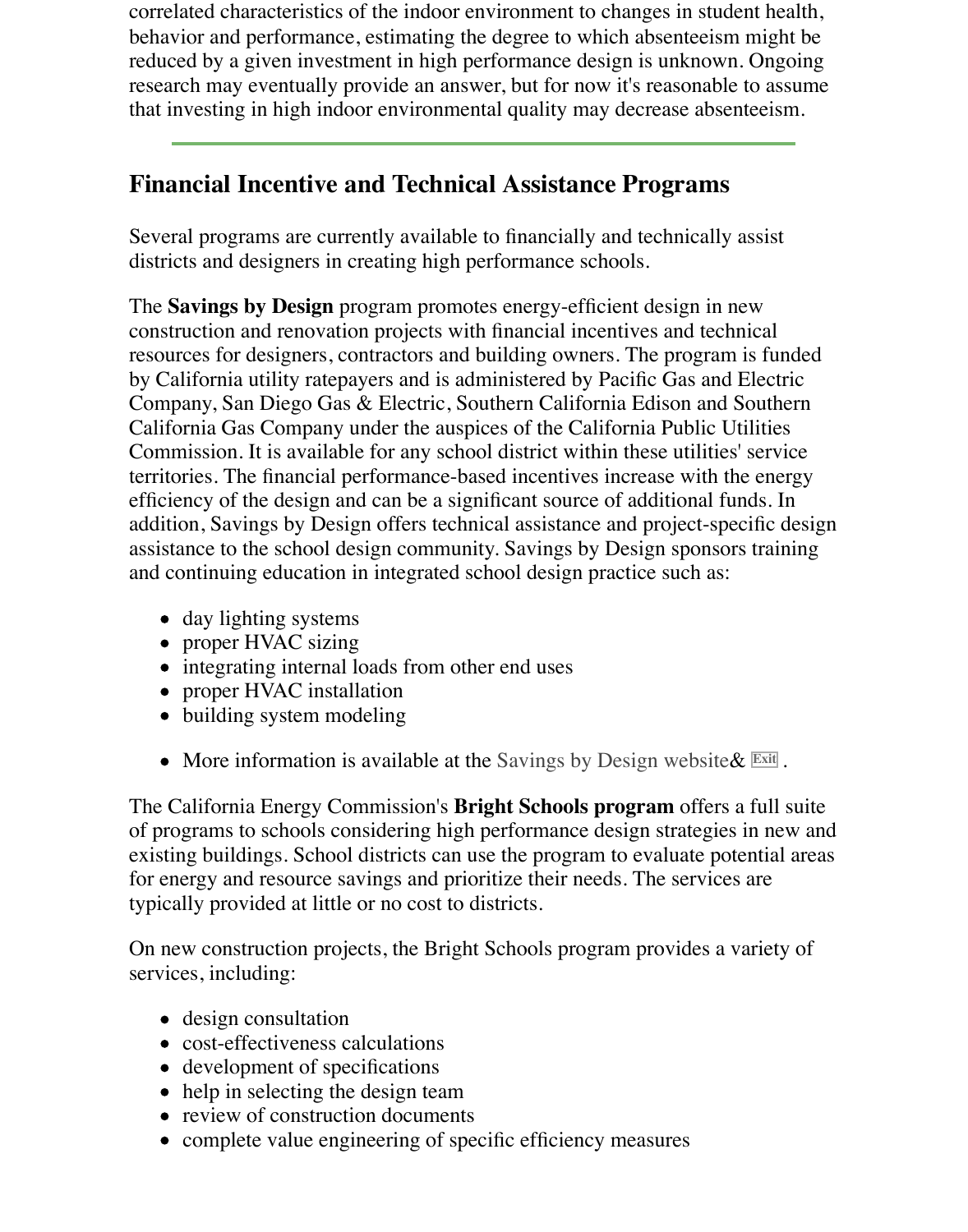- equipment specifications
- contractor selection
- installation assistance

In addition, schools can take advantage of a loan program to help finance the required district match of renovation projects.

• More information is available at the California Energy Commission website . **Exit**

**Standard Performance Contracting (SPC)** is a renovation incentive program funded by utility ratepayers and administered by Pacific Gas and Electric Company, San Diego Gas & Electric and Southern California Edison under the auspices of the California Public Utilities Commission. It offers schools additional financial support for implement[ing energy efficiency improvements to](http://www.energy.ca.gov/) existi[ng fa](https://www.epa.gov/home/exit-epa)cilities. Under the program, Energy Efficiency Service Providers (EESPs) provide information and energy audit services to analyze energy saving opportunities in existing school buildings.

If energy-efficiency projects are identified, the utility will provide funds to help finance the project in exchange for the energy savings. The utility can make a contract with either the school district or the EESP, depending on how the district wants to manage the project. Often, school districts will contract with an EESP for project development, management and construction and the EESP will contract with the utility. Either way, the school district receives an improved facility at a lower cost.

For a list of resources, see the National Association of Energy Service Companies (NAESCO) bookstore **Exit**.

**Energy Design Resources**, is a program to develop and disseminate design tools and resources that help elevate energy efficiency in new schools to a higher priority. It is funded by utility ratepayers and administered by Pacific Gas and Electric Company, San Diego Gas & Electric and Southern California Edison under [the auspices of the California Public Utilities Commission, Resources](http://www.naesco.org/) include both informational publications [such](https://www.epa.gov/home/exit-epa) as design briefs and in-depth handbooks on the latest energy technologies and software design tools to guide design decision-making.

All resources are available for download at the Energy Design Resources website  $\overline{\text{Exit}}$ .

### **Avoided Costs and Reduced Litigation Risk**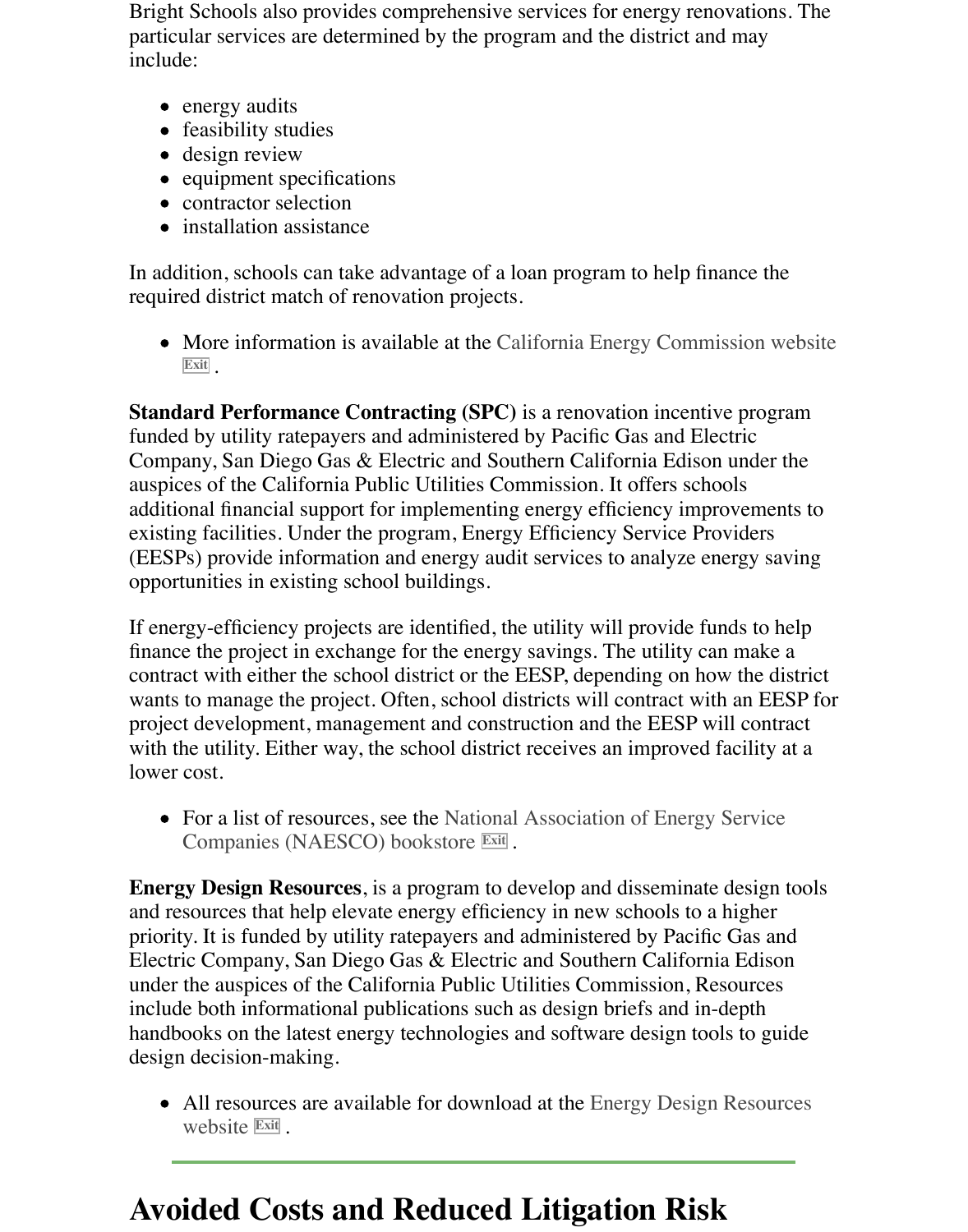The considerable costs of poor school indoor environmental quality (IEQ) are borne by students, staff, parents and the local community. In the school populations, the costs include poor health, reduced learning effectiveness and increased frustration when IEQ problems become unmanageable. These costs are difficult to quantify. More easily counted are the strained budgets and staff resources expended by districts for facility repairs due to:

- insufficient maintenance
- community relations damage control
- litigation and workers' compensation claims

In addressing such problems, schools must use resources that would otherwise be available for educational and other programs.

Poor school IEQ can cause both short-term (reversible) and long-term (chronic) effects in students and staff. Overcrowded, poorly ventilated classrooms contribute substantially to the spread of infectious diseases, such as colds and influenza. Poorly maintained carpets, dirty air ducts and water-damaged materials are prime breeding grounds for a plethora of substances that can trigger asthma attacks, sensitize allergy-prone individuals and cause sinus and respiratory infections.

Asthma is one of the environmentally triggered diseases acquired during childhood that may be carried well into the adult years. Other chronic diseases include irreversible lung and respiratory illnesses that result from chronic irritation by airborne chemical and/or biological contaminants. The economic costs of these long-term, possibly lifelong, diseases are substantial; the costs in terms of quality of life are more profound and certainly difficult to measure.

One of the ramifications of school building neglect and its consequent adverse effects on IEQ is the potential for litigation from students, parents and staff. Crisis-stage IEQ problems can be extremely costly, may lead to litigation and can be detrimental to long-term relations among:

- school administrators
- staff
- parents
- students
- public agencies

The fiscal, political and social costs of addressing a crisis situation are often larger than anticipated. Schools may close temporarily when a formerly manageable problem becomes a financial, logistic and emotional crisis. Besides the costs of conducting emergency repairs, a school closing requires alternative space and making up missed classes. Reopening schools that have been closed is also a difficult process, due to the logistics of inspections, the uncertainties of authority and residual fears. Workers' compensation claims by school staff are another financial cost to districts when IEQ complaints escalate.